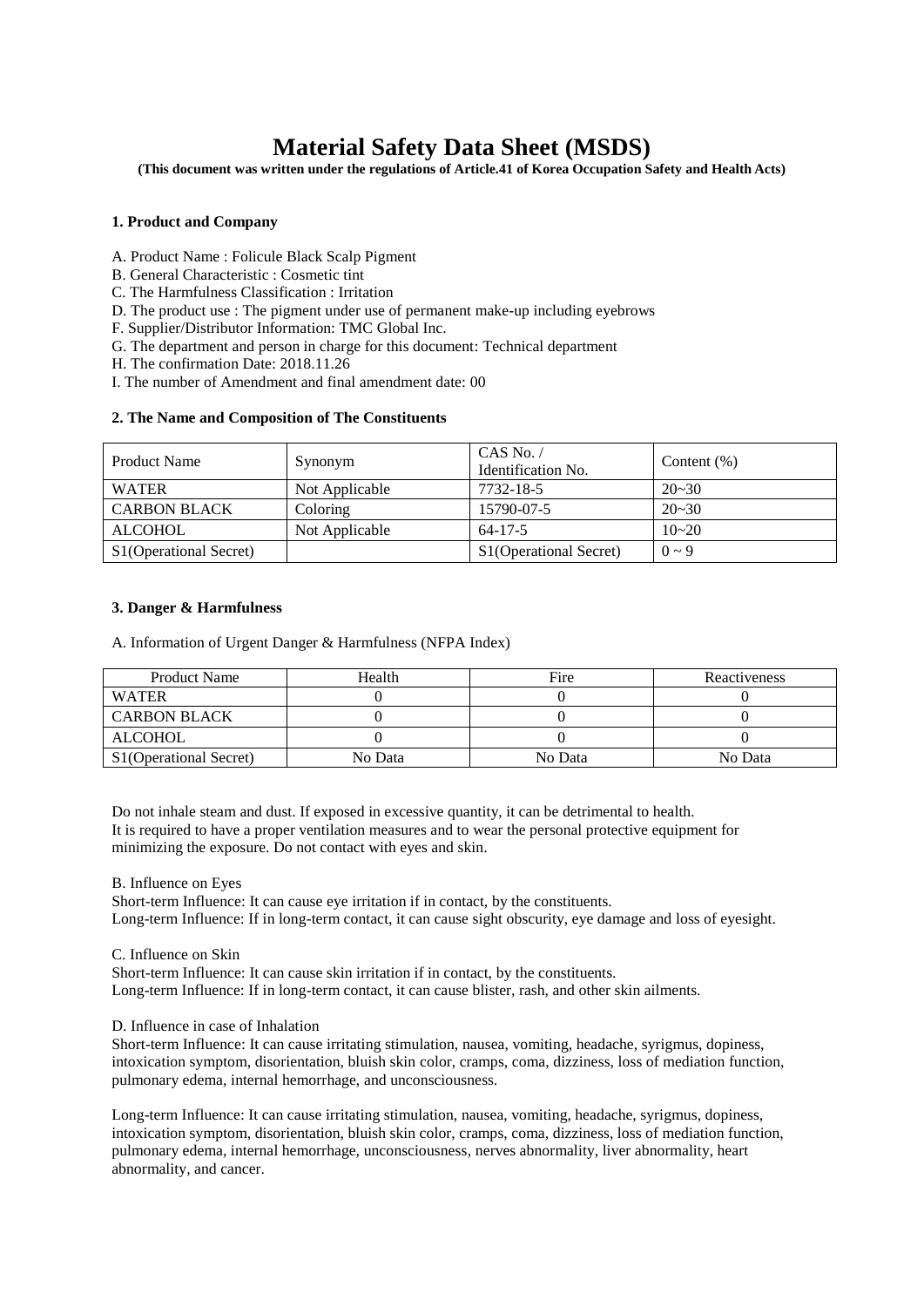# E. Influence if case of ingestion

Short-term Influence: It can cause irritating stimulation, nausea, vomiting, headache, syrigmus, dopiness, intoxication symptom, disorientation, bluish skin color, cramps, coma, dizziness, loss of mediation function, pulmonary edema, internal hemorrhage, aspiration risk, and coma.

Long-term Influence: It can cause irritating stimulation, nausea, vomiting, headache, syrigmus, dopiness, intoxication symptom, disorientation, bluish skin color, cramps, coma, dizziness, loss of mediation function, pulmonary edema, internal hemorrhage, unconsciousness, nerves abnormality, liver abnormality, heart abnormality, and cancer. Also, it can cause digestive troubles, and in case of inhalation to lung, this can cause pneumonia, bronchitis, nerve abnormality, coma and death.

F. Chronic Symptoms

Reference to the section of Influence on Eyes, Influence on Skin, and Influence if case of ingestion

# **4. The Emergency Measures**

A. If contact in eyes: Rub the substance out from eyes with a lot of flowing water or physiological saline for about 15 minutes. Then rub it out ultimately even the inside of eyelid and get the examination of the medical specialist as soon as possible.

B. If contact on skin: Rub the substance out from skin with a lot of water or soap. Do not use any solvent or other thinner. Get rid of the contaminated clothes, and wear after the washing. If the changes including itchiness, soreness, redness or pain on outer surface of your skin are spotted, surely get a treatment from the medical specialist.

C. If inhaled: If inhaled large amount of steam, gas, move immediately to place with fresh air and get the rest. If respiration seems irregular or placed in abnormal condition, get an immediate treatment from the medical specialist. If the person does not breathe, operate CPR and get an immediate treatment from the medical specialist.

D. If ingested: Do not vomit. If the vomiting starts, lower the head under the buttocks to prevent the vomitus blocking respiratory tracts. Next, get an immediate treatment from the medical specialist.

E. Guidelines for medical specialist: In case of inhalation, consider the provision of air. If in ingestion, consider the gastrolavage and injection of activated carbon slurry.

## **5. Explosion and fire-fighting measures**

- A. The ignition point: No ignition point
- B. Natural ignition point: No possibility for Natural ignition
- C. Minimum Explosion Threshold/ Maximum Explosion Threshold (VOL. %): No possibility
- D. Classification and Regulations by Fire Defense Regulations: Not Applicable
- E. Fire Extinguisher: Not Applicable
- F. Fire Defense Measures and Devices: Not Applicable
- G. The Hazardous Materials in case of combustion: No Data
- H. Fire Extinguisher in Prohibited use: No Data

# **6. The guidelines in case of leakage accident**

A. Guidelines for human body protection: Wear the protective equipment such as but not limited to; Protection glasses, Protection gloves, Gas masks, and protection gowns/clothes. Be isolated from the hazard area and prohibit the entrance. Do not contact with leaked materials.

B. Guidelines for environmental protection: Immediately get rid of the contaminated materials and if the material is leaked to other regions, build embankment and prevent it from additional leak. Prevent the leakage through soil and water.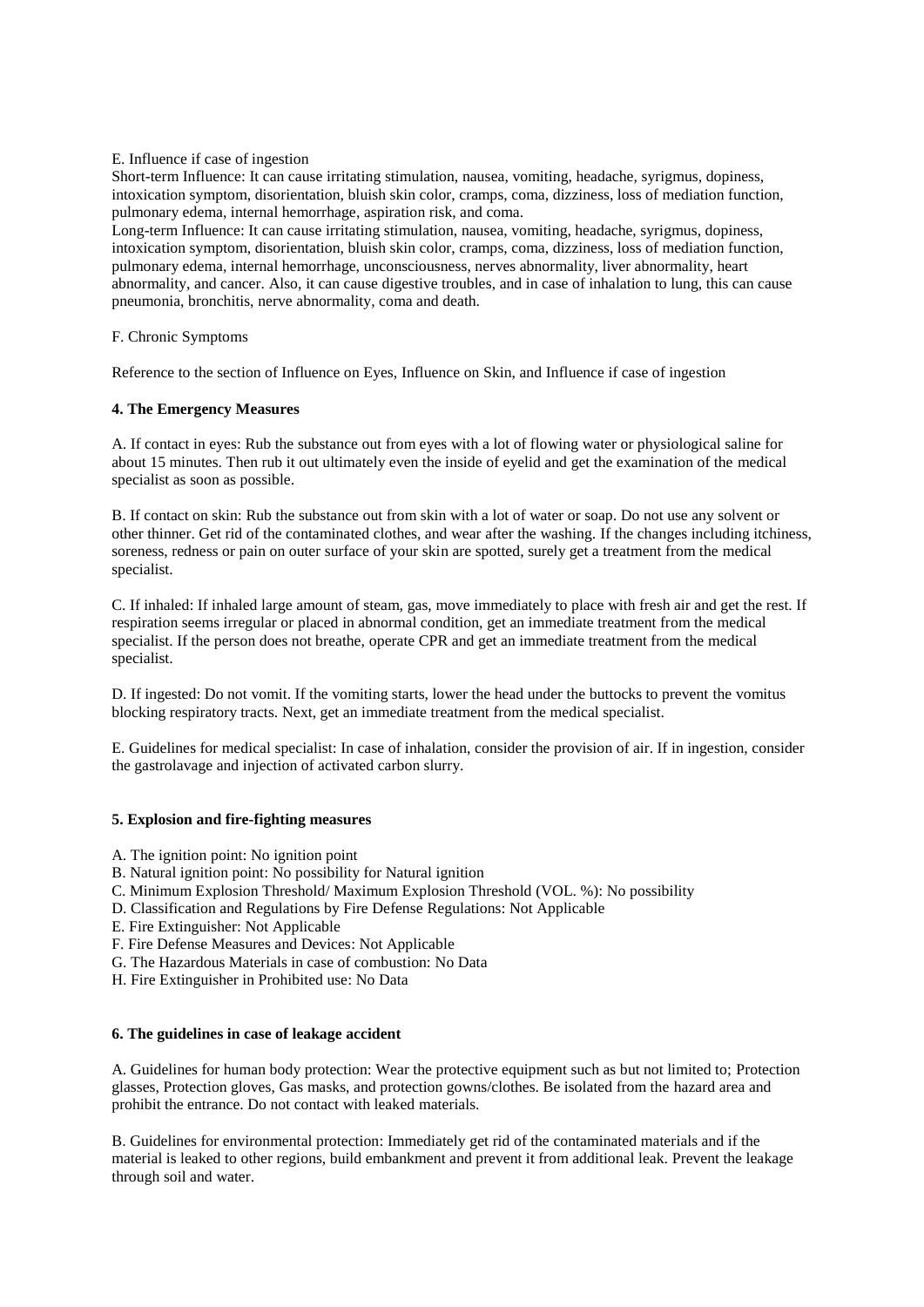C. Purification and termination measures: Absorb and sponge out with the materials such as dry sand, cloth or other nonflammable equipment. Put them in ultimately sealed disposable container and dispose it in procedures under Wastes Control Act.

# **7. Handling and Storage Measures**

A. Safe Handling Measures: Work under the place with fine ventilation measures and wear the protective equipment including proper respiratory protection clothes, gloves with chemical resistance, protection glasses, and protection clothes.

If working in sealed space, install a ventilation facility which can ventilate the working space and even the bottom space. If not guaranteed for bottom space, wear the hose mask (the mask for air provision). Do ground connection when delivering the liquid, dragging the liquid or stirring. After the work, wash your hand and face thoroughly, and do not carry the contaminated protection equipment to places including staff lounge.

B. Storage Measures: Isolate with the compound dangerousness and do not contact with acid or oxidant. Isolate from heat, spark or flames. Store it in dry and cool space with no static electricity. If not in use, seal the container. Make sure to place it far from children's touch.

# **8. Prevention of exposure and personal protection equipment**

A. Engineered Management: Install the local equipment for exhaustion or dilution facility to conform to required standards.

B. Respiratory Protection: Wear the chemical protection measures embedding organic solvent cartridge. If terminating the dry fragment with sanding, wear the proper protection equipment for dust and powder (dustproof, gas-proof, steam supply, filtered mask).

C. Eye Protection: Wear the protection glasses for exclusively on spray protection or dust protection.

D. Hand Protection: Wear the protective gloves that are embedded with impermeability function towards organic solvent or chemicals such as polyethylene, Butyl-rubber, and PVC.

E. Body Protection: Wear the protective gloves that are embedded with impermeability function towards organic solvent or chemicals such as polyethylene, Butyl-rubber, and PVC.

F. Hygienic Guidelines: Conform to the guidelines of government and local official government. Wash your hand and body before the intake of food or after the work. Reuse the work clothes after the thorough washing.

G. leakage threshold: ppm

※ There is no leakage threshold guidelines of the product, and the reference of composing constituents is described. (Reference)

1) WATER Korea Occupation Safety and Health Acts No Data OSHA No Data ACGIH No Data NIOSH No Data Germany No Data UK No Data EU (European Union) No Data

2) CARBON BLACK Korea Occupation Safety and Health Acts No Data OSHA No Data ACGIH No Data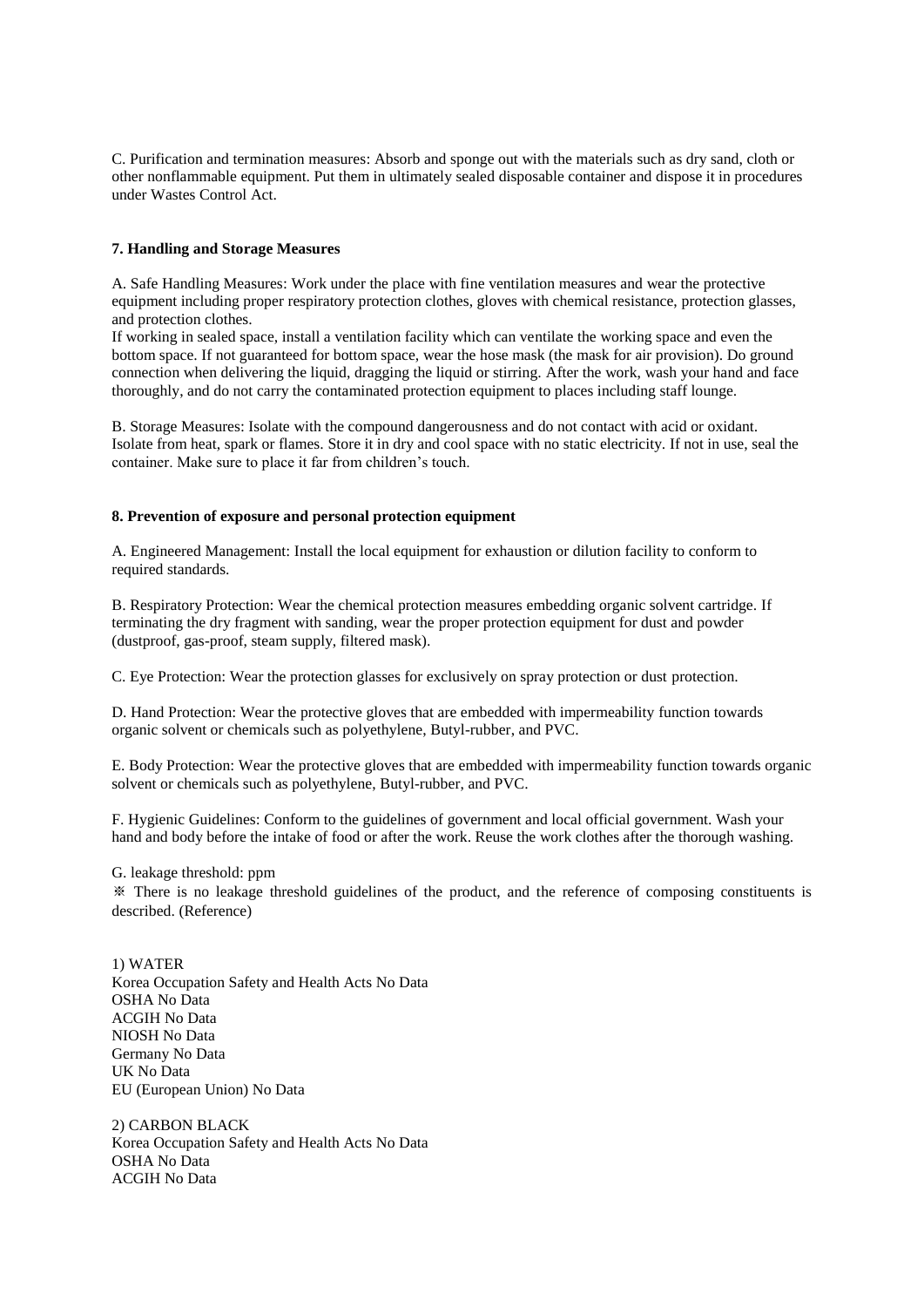NIOSH No Data Germany No Data UK No Data EU (European Union) No Data

3) S1 (Operation Secret) Korea Occupation Safety and Health Acts No Data OSHA No Data ACGIH No Data NIOSH No Data Germany No Data UK No Data EU (European Union) No Data

# **9. Physical and Chemical Characteristics**

A. Exterior: Fluid liquid B. Smell: Mild Stimulant Smell C. pH: 5.0 - 7.0 D. Solubility: No Data E. Boiling Point/ Boiling Range: Approx. 100 ℃ F. Melting Point/ Melting Range: Approx. 0 ℃ G. Explosiveness: No Data H. Oxidation: No Data I. Vapor Pressure: No Data J. Weight: 1.0-1.2 K. Distribution Coefficient: No Data L. Vapor Density: No Data M. Viscosity: 80-110KU/25'C N. Molecular Weight: Mixture, No Data

## **10. Stability and Reactivity**

A. Chemical Stability: Stable under room temperature, and atmospheric pressure

B. Conditions and Materials to avoid: Do not apply heat to container. Do not contact with acid, base or oxidizer. C. Hazardous Materials generated during decomposition: Carbon Monoxide, Carbon Dioxide, Other hazardous carbon compounds

D. The probability of hazardous materials generation: No Data

## **11. Information about toxicity**

### 1) WATER

- A. Acute Oral Toxicity Test No Data
- B. Acute Dermal Toxicity No Data
- C. Acute Inhalation Toxicity No Data
- D. Sub-Acute Toxicity No Data
- E. Chronic Toxicity No Data
- F. Mutagenicity Influence No Data
- G. Developmental Toxicity Study (Reproduction Toxicity) No Data
- H. Carcinogenesis Influence

Korea Occupation Safety and Health Acts No Data

IARC No Data

OSHA No Data

- ACGIH No Data
- USNTP No Data
- USEPA No Data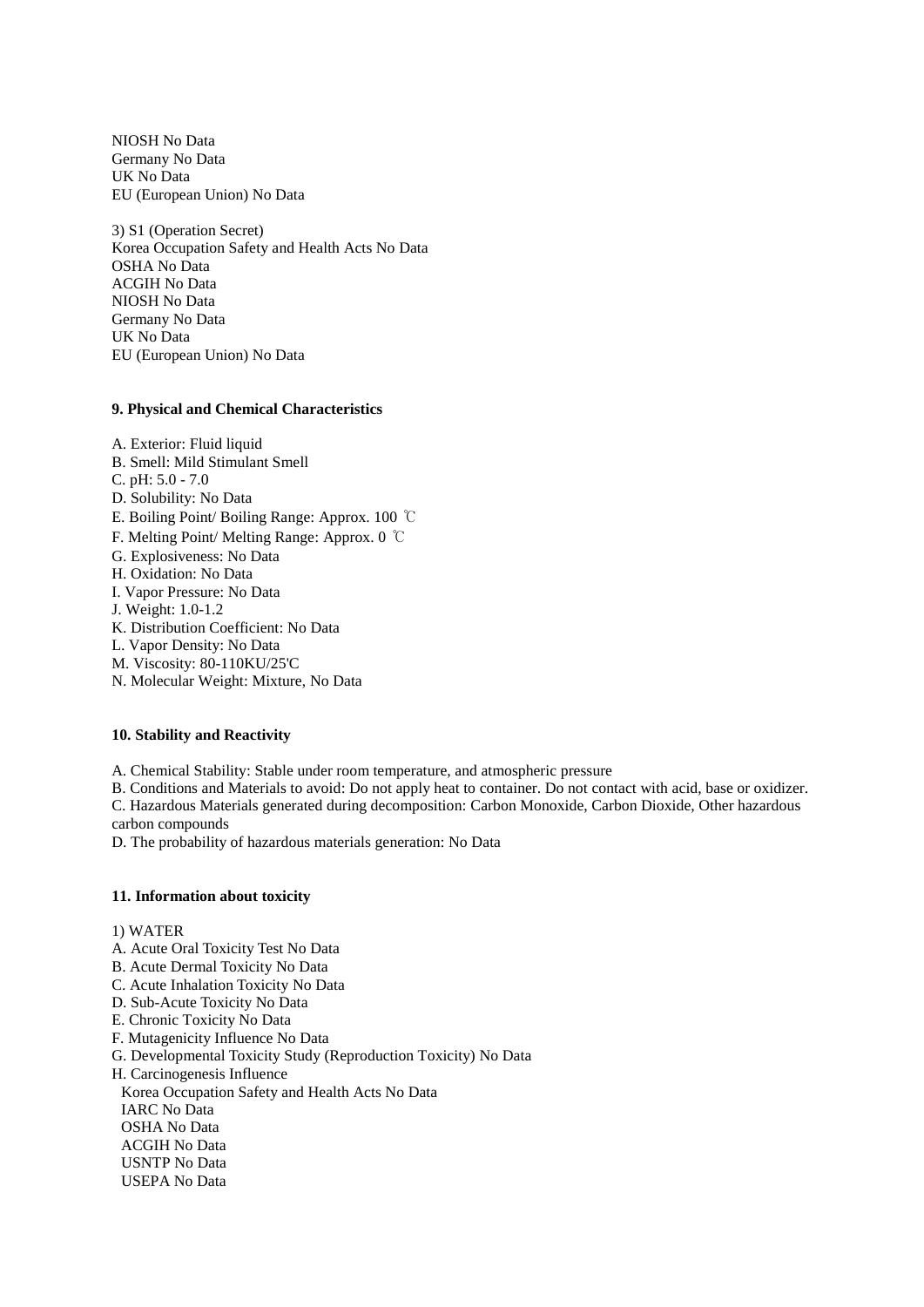I. Other Remarks No Data

2) CARBON BLACK A. Acute Oral Toxicity Test No Data B. Acute Dermal Toxicity No Data C. Acute Inhalation Toxicity No Data D. Sub-Acute Toxicity No Data E. Chronic Toxicity No Data F. Mutagenicity Influence No Data G. Developmental Toxicity Study (Reproduction Toxicity) No Data H. Carcinogenesis Influence Korea Occupation Safety and Health Acts No Data IARC No Data OSHA No Data ACGIH No Data USNTP No Data USEPA No Data I. Other Remarks No Data 3) S1 (Operation Secret) A. Acute Oral Toxicity Test No Data B. Acute Dermal Toxicity No Data C. Acute Inhalation Toxicity No Data D. Sub-Acute Toxicity No Data E. Chronic Toxicity No Data F. Mutagenicity Influence No Data G. Developmental Toxicity Study (Reproduction Toxicity) No Data H. Carcinogenesis Influence Korea Occupation Safety and Health Acts No Data IARC No Data OSHA No Data ACGIH No Data USNTP No Data USEPA No Data I. Other Remarks No Data

### **12. Environmental Method**

A. Aqua & Ecotoxicology: It can affect water organisms if leaked without filter in lake or river. It easily attaches to the exterior or skin of natural organisms, and may cause detrimental effect.

- B. Soil Mobility: No Data
- C. Residual & Resolvability: No Data
- D. Possibility of internal accumulation in the body of animals and plants: No Data

# **13. Disposal Guidelines**

A. The current regulation situation under Wastes Control Act: Wastes Control Act No.2, and its implementing ordinances No.3 asterisked no.1 designated waste / Wastes Control Act No.12 and its implementing ordinances No.6

B. Disposal Method: Under Wastes Control Act No.12, and its implementing ordinances No.6, the waste from paint or container should be disposed under the consignment contract with industrial waste handling parties. The